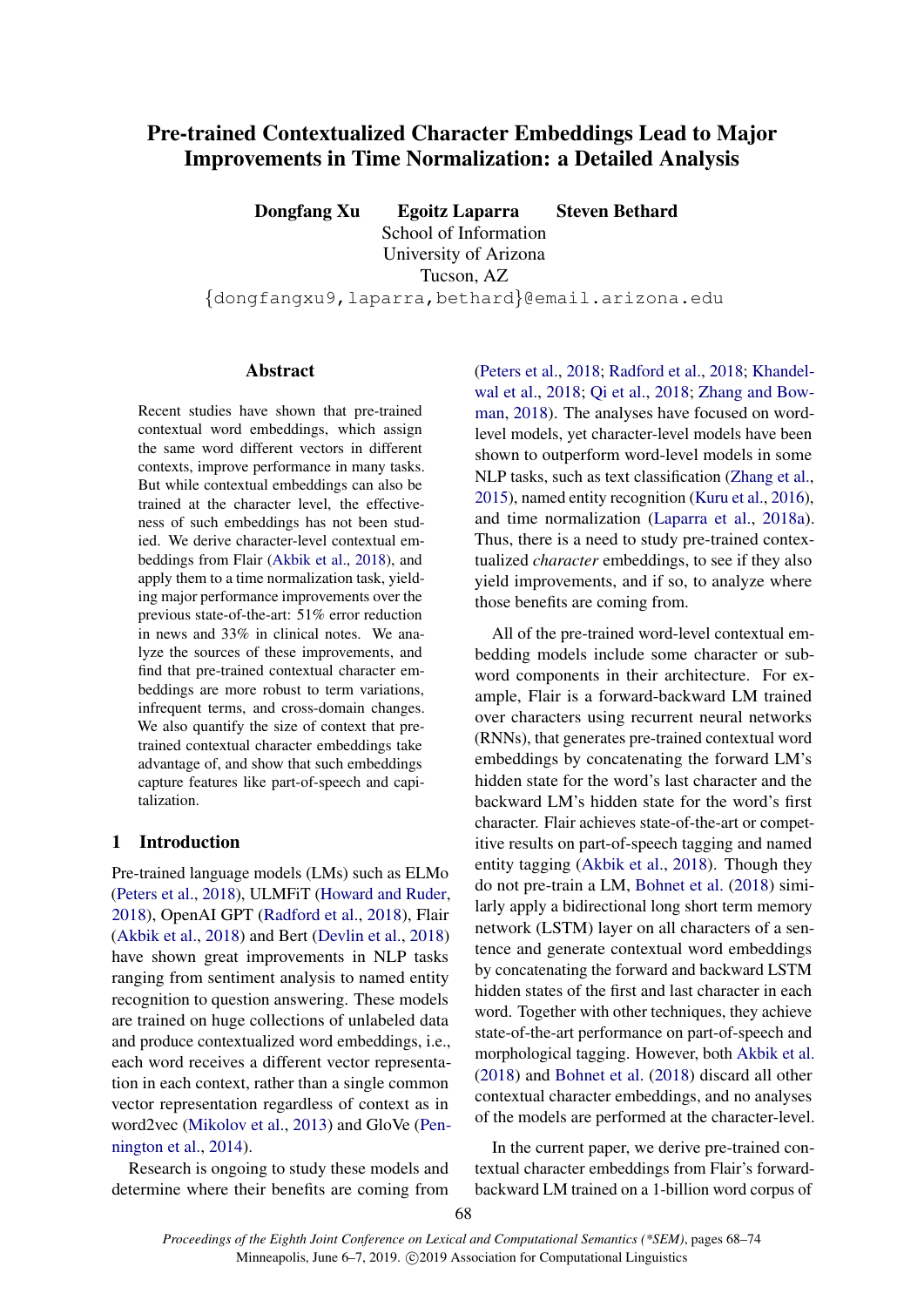English [\(Chelba et al.,](#page-5-14) [2014\)](#page-5-14), and observe if these embeddings yield the same large improvements for character-level tasks as yielded by pre-trained contextual word embeddings for word-level tasks. We aim to analyze where improvements come from (e.g., term variations, low frequency words) and what they depend on (e.g., embedding size, context size). We focus on the task of parsing time normalizations [\(Laparra et al.,](#page-5-15) [2018b\)](#page-5-15) , where large gains of character-level models over word-level models have been observed [\(Laparra et al.,](#page-5-12) [2018a\)](#page-5-12). This task involves finding and composing pieces of a time expression to infer time intervals, so for example, the expression *3 days ago* could be normalized to the interval *[2019-03-01, 2019-03-02)*.

We first take a state-of-the-art neural network for parsing time normalizations [\(Laparra et al.,](#page-5-12) [2018a\)](#page-5-12) and replace its randomly initialized character embeddings with pre-trained contextual character embeddings. After showing that this yields major performance improvements, we analyze the improvements to understand why pre-trained contextual character embeddings are so useful. Our contributions are:

- We derive pre-trained contextual character embeddings from Flair [\(Akbik et al.,](#page-5-0) [2018\)](#page-5-0), apply them to a state-of-the art time normalizer [\(Laparra et al.,](#page-5-12) [2018a\)](#page-5-12), and obtain major performance improvements over the previous state-of-the-art: 51% error reduction in news and 33% error reduction in clinical notes.
- We demonstrate that pre-trained contextual character embeddings are more robust to term variations, infrequent terms, and crossdomain changes.
- We quantify the amount of context leveraged by pre-trained contextual character embeddings.
- We show that pre-trained contextual character embeddings remove the need for features like part-of-speech and capitalization.

# 2 Framework

The parsing time normalizations task is based on the Semantically Compositional Annotation of Time Expressions (SCATE) schema [\(Bethard and](#page-5-16) [Parker,](#page-5-16) [2016\)](#page-5-16), in which times are annotated as compositional time entities. [Laparra et al.](#page-5-12) [\(2018a\)](#page-5-12) decomposes the Parsing Time Normalizations task into two subtasks: a) time entity identification using a character-level sequence tagger which detects

<span id="page-1-0"></span>

Figure 1: Architecture of [Laparra et al.](#page-5-12) [\(2018a\)](#page-5-12)'s time identification system. The input is *the 4th of May* (truncated for space). *4th* is a DAY-OF-MONTH, with an implicit LAST over the same span. At the feature layer, *4* is a digit (Nd), *t* and *h* are lowercase letters (Ll), and *4th* has the cardinal number (CD) part-of-speech tag.

the spans of characters that belong to each time expression and labels them with their corresponding time entity; and b) time entity composition using a simple set of rules that links relevant entities together while respecting the entity type constraints imposed by the SCATE schema. These two tasks are run sequentially using the predicted output of the sequence tagger as input to the rule-based time entity composition system. In this paper, We focus on the character-level time entity identifier that is the foundation of [Laparra et al.](#page-5-12) [\(2018a\)](#page-5-12)'s model.

The sequence tagger is a multi-output RNN with three different input features, shown in Figure [1.](#page-1-0) Features are mapped through an embedding layer, then fed into stacked bidirectional Gated Recurrent Units (bi-GRUs), and followed by a softmax layer. There are three types of outputs per [Laparra](#page-5-12) [et al.](#page-5-12) [\(2018a\)](#page-5-12)'s encoding of the SCATE schema, so there is a separate stack of bi-GRUs and a softmax for each output type. We keep the original neural architecture and parameter settings in [Laparra](#page-5-12) [et al.](#page-5-12) [\(2018a\)](#page-5-12), and experiment with the following embedding layers:

- Rand(128): the original setting of [Laparra et al.](#page-5-12) [\(2018a\)](#page-5-12), where 128-dimensional character embeddings are randomly initialized.
- Rand(4096): 4096-dimensional character embeddings are randomly initialized, matching the dimensionality of the Flair forward-backward LM hidden states, i.e., matching the dimensionality of Cont(4096).
- Cont(4096): 4096-dimensional pre-trained contextual character embeddings are derived by run-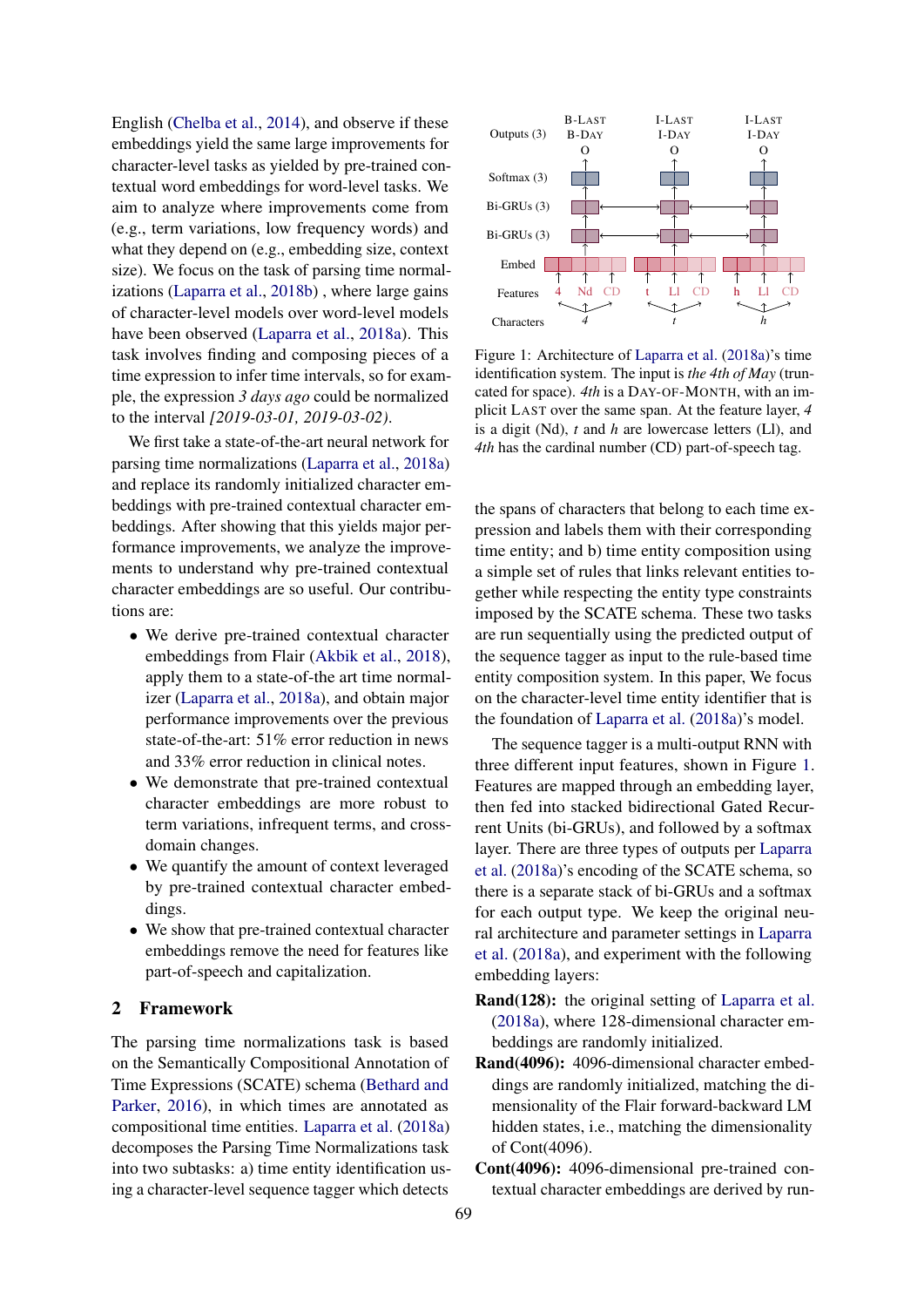<span id="page-2-1"></span>

| Domain      | Ident. |      | Interv. |
|-------------|--------|------|---------|
| <b>News</b> | 61.5   | 51.2 | 76.4    |
| <b>News</b> | 59.4   | 50.5 | 64.6    |
| <b>News</b> | 64.8   | 54.1 | 68.2    |
| <b>News</b> | 80.3   | 66.8 | 81.5    |
| Clinical    | 84.7   | 57.9 | 72.1    |
| Clinical    | 92.8   | 65.3 | 82.1    |
| Clinical    | 93.2   | 65.3 | 83.8    |
| Clinical    | 95.2   | 67.3 | 85.8    |
|             |        |      | Parsing |

Table 1: Results on Identification (Ident.), Parsing and Interval extraction (Interv.) of time expressions for News and Clinical domain. Rand(128)-ori refers to the original implementation, and Rand(128) and Cont(4096) refer to our re-implementation<sup>[1](#page-2-0)</sup>.

ning Flair forward-backward character-level LM Flair's forward and backward character-level language models over the text, and concatenating the hidden states from forward and backward character-level LMs for each character .

We evaluate in the clinical and news domains, the former being more than 9 times larger and the latter having a more diverse set of labels. Three different evaluation metrics are used for parsing time normalization tasks: identification of time entities, which evaluates the predicted span (offsets) and the SCATE type for each entity; parsing of time entities, which evaluates the span, the SCATE type, and properties for each time entity; interval extraction, which interprets parsed annotations as intervals along the timeline and measures the fraction of the correctly parsed intervals. The SemeEval task description paper [\(Laparra et al.,](#page-5-15) [2018b\)](#page-5-15) has more details on dataset statistics and evaluation metrics.

# 3 Results

Table [1](#page-2-1) shows that the model using pre-trained contextual character embeddings, Cont(4096), outperforms the model of [Laparra et al.](#page-5-12) [\(2018a\)](#page-5-12) on all three metrics: identification of time entities, parsing, and interval extraction. For identification, our primary focus as we are only modifying the identification portion of [Laparra et al.](#page-5-12) [\(2018a\)](#page-5-12), Cont(4096) reduces error by 51% (59.4 to 80.3  $F_1$ ) on news, and by 33% (92.8 to 95.2  $F_1$ ) on clinical notes. For the following experiments, we only use the identification metric to evaluate the performance.

<span id="page-2-2"></span>

|              | Domain      | Dev  | <b>Test</b> |
|--------------|-------------|------|-------------|
| Rand $(128)$ | <b>News</b> | 76.5 | 59.4        |
| Rand(4096)   | <b>News</b> | 82.7 | 64.8        |
| Cont(4096)   | <b>News</b> | 87.4 | 80.3        |
| Rand(128)    | Clinical    | 92.9 | 92.8        |
| Rand(4096)   | Clinical    | 92.6 | 93.2        |
| Cont(4096)   | Clinical    | 94.7 | 95.2        |

Table 2: Performance  $(F_1)$  of time entity identification.

<span id="page-2-4"></span>

|           |      | <b>News</b> |                                     | <b>Clinical</b> |  |
|-----------|------|-------------|-------------------------------------|-----------------|--|
|           |      | Dev         |                                     | Test Dev Test   |  |
| Variation |      |             | $+var$ $+8.4$ $+15.0$ $+1.2$ $+1.3$ |                 |  |
|           | -var |             | $+1.6$ $+8.7$ $+1.2$ $+1.4$         |                 |  |
| Frequency |      |             | $\leq 10$ +8.1 +17.6 +2.0 +4.2      |                 |  |
|           | >10  |             | $+2.4$ $+5.0$ $+1.1$ $+1.1$         |                 |  |

Table 3: Effect of term variations and frequency: improvement in  $F_1$  of Cont(4096) over Rand(4096).

#### 4 Where the improvements come from

# 4.1 Larger character embeddings

Table [2](#page-2-2) compares different embedding sizes. Moving from random 128-dimensional to random 4096 dimensional embeddings improves the model: Rand(4096) statistically outperforms<sup>[2](#page-2-3)</sup> Rand(128) on news dev ( $p = 0.0001$ ), news test ( $p = 0.0291$ ), and clinical test ( $p = 0.0301$ ), though it is not statistically different on clinical dev ( $p = 0.2524$ ). Pre-trained contextual embeddings provide additional benefits: Cont(4096) significantly outperforms Rand(4096) on all datasets ( $p < 0.001$  in all cases). We conclude that pre-trained contextual character embeddings provide more than just greater model capacity.

#### 4.2 Robustness to variants and frequency

Table [3](#page-2-4) shows how pre-trained contextual character embeddings improve performance on both term variations and low frequency words.

We define **term variations** as time entities that appear in the training data in the following patterns: both upper-case and lower-case, e.g., *DAY*, *Day*, and *day*; abbreviation with and without punctuation, e.g., *AM* and *A.M.*; or same stem, e.g., *Month* and *Months*, *previously* and *previous*. In the dev and test sets, 30.4-35.6% of entities are term variations. The first 2 rows of table [3](#page-2-4) show the performance improvements in  $F_1$  of Cont(4096)

<span id="page-2-0"></span><sup>&</sup>lt;sup>1</sup>We upgraded Keras from 1.2 to 2.1 and fixed a code bug that allowed predictions to be made on padding tokens.

<span id="page-2-3"></span><sup>&</sup>lt;sup>2</sup>We used a paired bootstrap resampling significance test.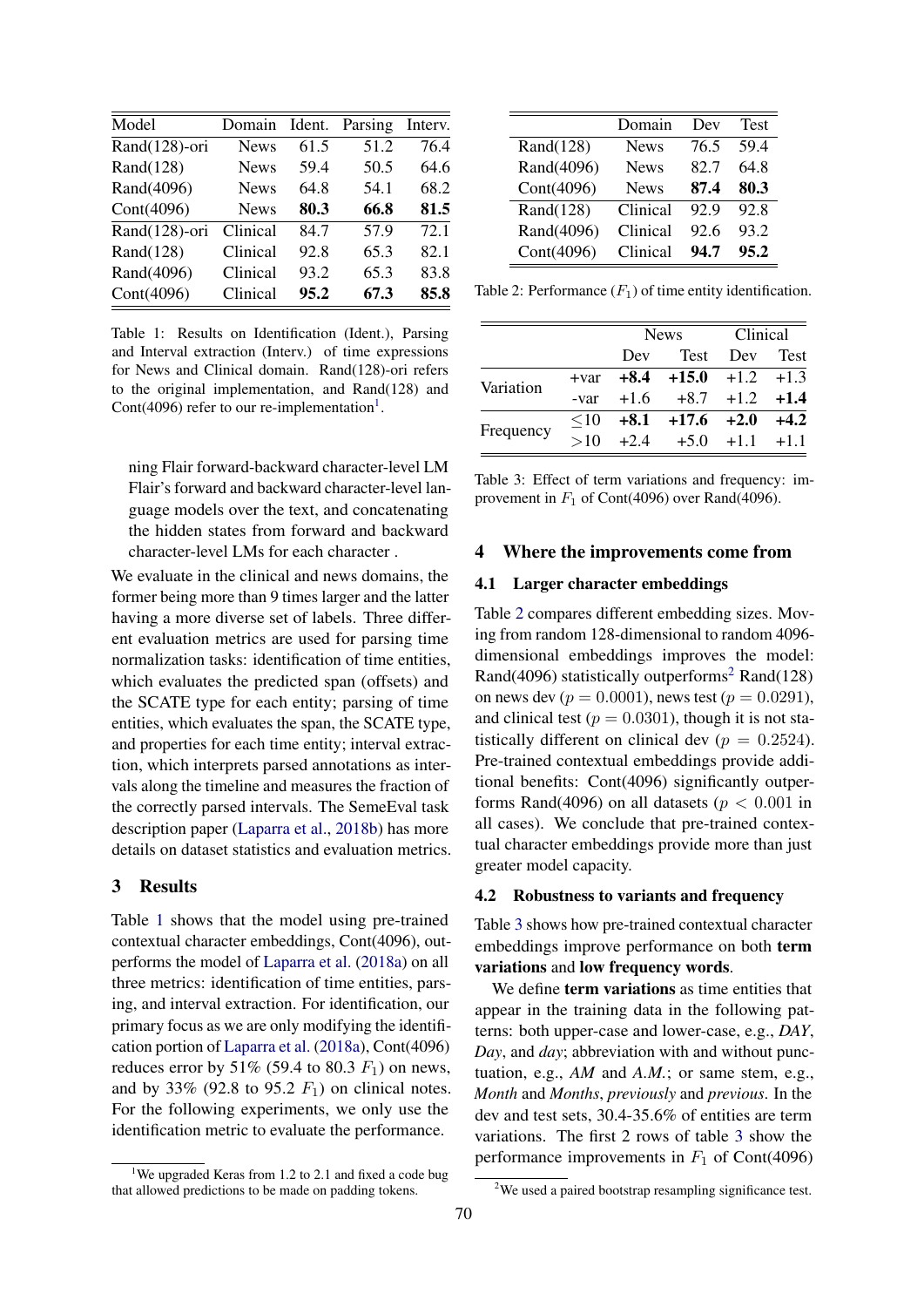<span id="page-3-1"></span>

|              | Train       | Target      | Dev  | <b>Test</b> |
|--------------|-------------|-------------|------|-------------|
| Rand $(128)$ | Clinical    | <b>News</b> | 63.4 | 65.5        |
| Rand(4096)   | Clinical    | <b>News</b> | 62.6 | 66.9        |
| Cont(4096)   | Clinical    | <b>News</b> | 68.3 | 78.5        |
| Rand(128)    | <b>News</b> | Clinical    | 453  | 46.3        |
| Rand(4096)   | <b>News</b> | Clinical    | 43.8 | 44.3        |
| Cont(4096)   | <b>News</b> | Clinical    | 57.1 | 59.5        |

Table 4: Effect of domain change on performance:  $(F_1)$ on News and Clinical datasets.

over Rand(4096) on time entities with (+var) and without (-var) term variations. Cont(4096) is always better than Rand(4096) so all differences are positive, but the improvements in +var are much larger than those of -var in the news domain (+8.4 vs. +1.6 and +15.0 vs. +8.7). In the clinical domain, where 9 times more training data is available, both +var and -var yield similar improvements. We conclude that pre-trained contextual character embeddings are mostly helpful with term variations in low data scenarios.

We define **infrequent terms** as time entities that occur in the training set 10 or fewer times. In the dev and test sets, 73.9-86.9% of terms are infrequent, with about one third of infrequent terms being numerical<sup>[3](#page-2-4)</sup>. The bottom two rows of table  $3$ show the improvements in  $F_1$  of the Cont(4096) over Rand(4096) on frequent  $(>10)$  and infrequent  $(\leq 10)$  terms. Cont(4096) is always better than Rand(4096), and in both domains the improvements on low frequency terms are always greater than those on high frequency terms (+8.1 vs. +2.4 in news dev,  $+17.6$  vs.  $+5.0$  in news test, etc.). We conclude that pre-trained contextual character embeddings improve the representations of low frequency words in both low and high data settings.

# 4.3 Robustness to domain differences

To illustrate the ability of pre-trained contextual character embeddings to handle unseen data, we train the models in one domain and evaluate in the other, as shown in Table [4.](#page-3-1) We find that Rand(128) and Rand(4096) achieve similar cross-domain performance, e.g., Rand(128) achieves 63.4% of  $F_1$  on news dev and Rand(4096) achieves 62.6%  $F_1$ . But Cont(4096) achieves much better cross-domain performance than Rand(128) or Rand(4096): 78.5% vs. 65.5% or 66.9%  $F_1$  on news test, 59.5% vs. 46.3% or 44.3% on clinical test, etc. All these

<span id="page-3-0"></span><sup>3</sup>Numbers are common in time expressions.

improvements are significant ( $p < 0.001$ ). We conclude that pre-trained contextual character embeddings generalize better across domains.

# 4.4 Greater reliance on nearby context

Inspired by [Khandelwal et al.](#page-5-7) [\(2018\)](#page-5-7)'s analysis of the effective context size of a word-based language model, we present an ablation study to measure performance when contextual information is removed. Specifically, when evaluating models, we retain only the characters in a small window around each time entity in the dev and test sets, and replace all other characters with padding characters.

Figures [2a](#page-4-0) and [2b](#page-4-0) evaluate the Cont(4096), Rand(4096) and Rand(128) models across different context window sizes on the news dev and test set, respectively. Rand(128) performs similarly across all context sizes, suggesting that it makes little use of context information. Both Rand(4096) and Cont(4096) depend heavily of context: without any context information (context size 0), they perform worse than Rand(128). Cont(4096) is sensitive to the nearby context, with a  $\sim$ 10 point gain on news dev and ∼15 point gain on news test from just the first 10 characters of context, putting it easily above Rand(128). Rand(4096) doesn't exceed the performance of Rand(128) until at least 50 characters of context.

Figures [2c](#page-4-0) and [2d](#page-4-0) shows similar trends in the clinical domain, except that the Rand(128) model now shows a small dependence on context, with a ∼5 point drop on clinical dev and a ∼3 drop on clinical test in the no-context setting. Cont(4096) again makes large improvements in just the first 10 characters, and Rand(4096) now takes close to 100 characters of context to reach the performance of Rand(128). We conclude that pre-trained contextual character embeddings make better use of local context, especially within the first 10 characters.

#### 4.5 Encoding word categories

We perform a feature ablation to see if pre-trained contextual character embeddings capture basic syntax (e.g., part-of-speech) like pre-trained contextual word embeddings do [\(Peters et al.,](#page-5-1) [2018;](#page-5-1) [Ak](#page-5-0)[bik et al.,](#page-5-0) [2018\)](#page-5-0). Table [5](#page-4-1) shows that removing both part-of-speech and unicode category features from Cont(4096) does not significantly change performance: news dev ( $p = 0.8813$ ), news test  $(p = 0.1672)$ , clinical dev  $(p = 0.5367)$ , clinical test ( $p = 0.8537$ ). But ablating part-of-speech tags and unicode character categories does decrease per-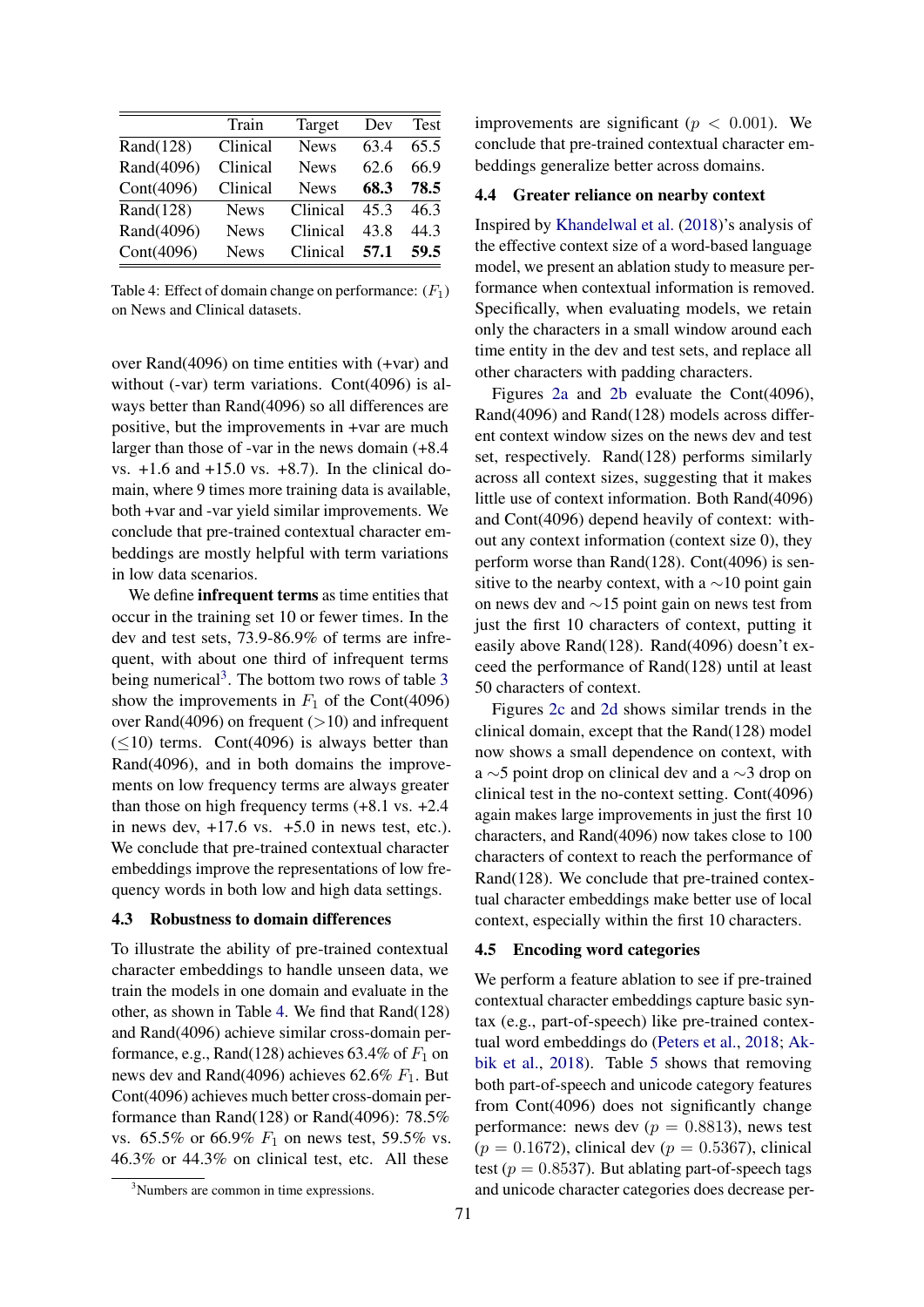<span id="page-4-0"></span>

Figure 2: Effect of the context information on the performances for Cont(4096), Rand(4096) and Rand(128) on the dev and test sets. The dashed lines are the performances of models using the original context setting.

<span id="page-4-1"></span>

|              |            | <b>News</b> |             | Clinical |             |
|--------------|------------|-------------|-------------|----------|-------------|
|              | Set        | Dev         | <b>Test</b> | Dev      | <b>Test</b> |
| Rand $(128)$ | C          | 73.6        | 56.1        | 91.9     | 92.1        |
| Rand $(128)$ | <b>CUP</b> | 76.5        | 59.4        | 92.9     | 92.8        |
| Rand(4096)   | C          | 80.5        | 62.4        | 91.7     | 92.2        |
| Rand(4096)   | <b>CUP</b> | 82.7        | 64.8        | 92.6     | 93.2        |
| Cont(4096)   | C          | 87.9        | 78.1        | 94.7     | 95.5        |
| Cont(4096)   | CUP        | 87.4        | 80.3        | 94.7     | 95.2        |

Table 5: Effect of features on performance: Performance  $(F_1)$  with different feature sets, including characters (C), part-of-speech tags (P), and unicode character categories (U).

formance for both Rand(128) and Rand(4096) in all cases. For example, Rand(4096) with all features achieves 82.7  $F_1$  on news dev, significantly better than the 80.5  $F_1$  of using only characters  $(p = 0.0467)$ . We conclude that pre-trained contextual character embeddings encode a variety of word category information such as part-of-speech, capitalization, and punctuation.

# 5 Conclusion

We derive pre-trained character-level contextual embeddings from Flair [\(Akbik et al.,](#page-5-0) [2018\)](#page-5-0), a wordlevel embedding model, inject these into a state-ofthe-art time normalization system, and achieve major performance improvements: 51% error reduction in news and 33% in clinical notes. Our detailed analysis concludes that pre-trained contextual character embeddings are more robust to term variations, infrequent terms, and cross-domain changes; that they benefit most from the first 10 characters of context; and that they encode part-of-speech, capitalization, and punctuation information.

# 6 Acknowledgements

We thank the anonymous reviewers for helpful comments on an earlier draft of this paper. This work was supported by National Institutes of Health grants R01GM114355 from the National Institute of General Medical Sciences (NIGMS) and R01LM012918 from the National Library of Medicine (NLM). The computations were done in systems supported by the National Science Foundation under Grant No. 1228509. The content is solely the responsibility of the authors and does not necessarily represent the official views of the National Institutes of Health or National Science Foundation.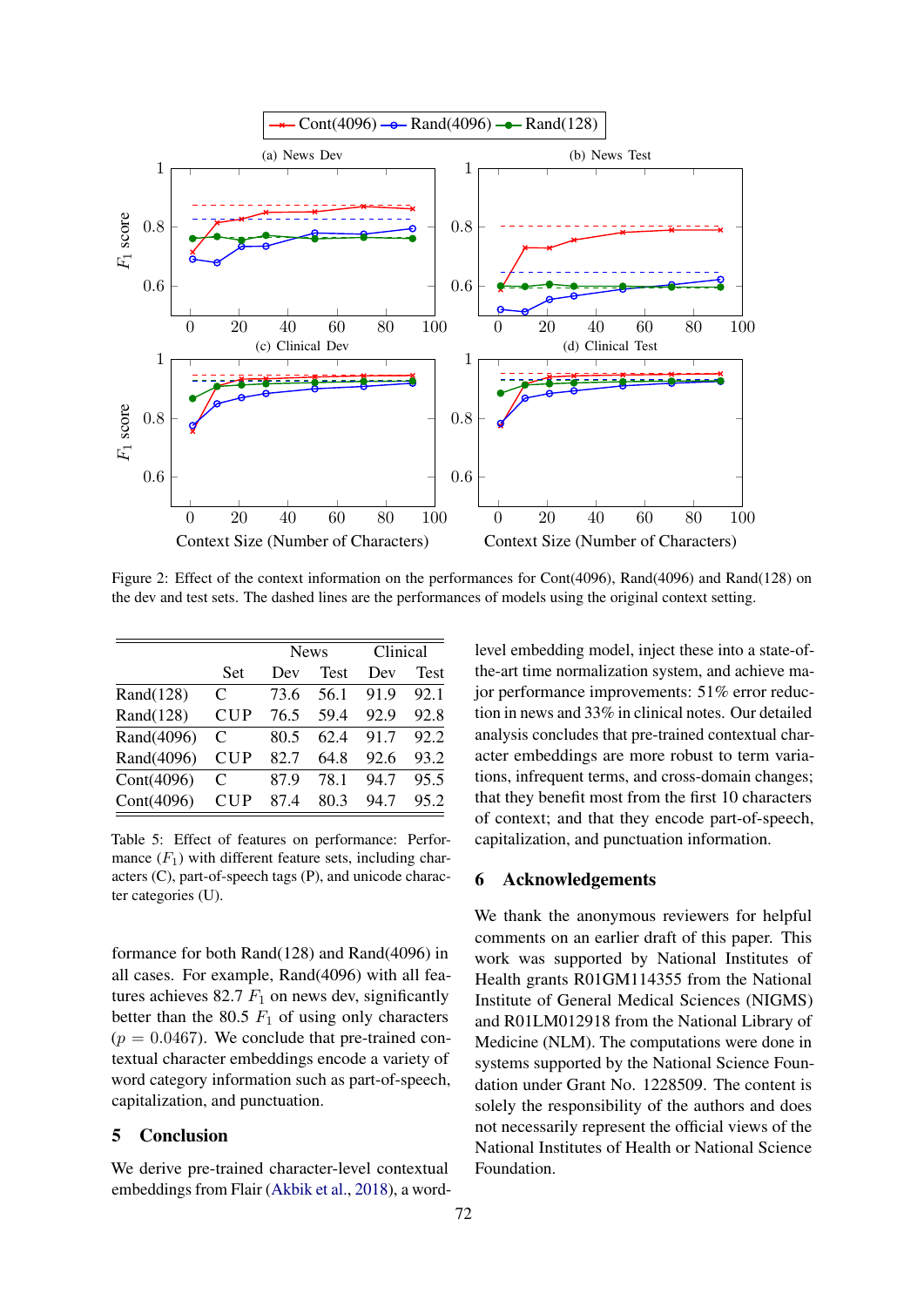# References

- <span id="page-5-0"></span>Alan Akbik, Duncan Blythe, and Roland Vollgraf. 2018. [Contextual string embeddings for sequence](http://www.aclweb.org/anthology/C18-1139) [labeling.](http://www.aclweb.org/anthology/C18-1139) In *Proceedings of the 27th International Conference on Computational Linguistics*, pages 1638–1649, Santa Fe, New Mexico, USA. Association for Computational Linguistics.
- <span id="page-5-16"></span>Steven Bethard and Jonathan Parker. 2016. [A semanti](http://www.lrec-conf.org/proceedings/lrec2016/pdf/288_Paper.pdf)[cally compositional annotation scheme for time nor](http://www.lrec-conf.org/proceedings/lrec2016/pdf/288_Paper.pdf)[malization.](http://www.lrec-conf.org/proceedings/lrec2016/pdf/288_Paper.pdf) In *Proceedings of the Tenth International Conference on Language Resources and Evaluation (LREC 2016)*, Paris, France. European Language Resources Association (ELRA).
- <span id="page-5-13"></span>Bernd Bohnet, Ryan McDonald, Gonçalo Simões, Daniel Andor, Emily Pitler, and Joshua Maynez. 2018. Morphosyntactic tagging with a meta-bilstm model over context sensitive token encodings. In *Proceedings of the 56th Annual Meeting of the Association for Computational Linguistics (Volume 1: Long Papers)*, pages 2642–2652.
- <span id="page-5-14"></span>Ciprian Chelba, Tomas Mikolov, Mike Schuster, Qi Ge, Thorsten Brants, Phillipp Koehn, and Tony Robinson. 2014. One billion word benchmark for measuring progress in statistical language modeling. In *Fifteenth Annual Conference of the International Speech Communication Association*.
- <span id="page-5-4"></span>Jacob Devlin, Ming-Wei Chang, Kenton Lee, and Kristina Toutanova. 2018. Bert: Pre-training of deep bidirectional transformers for language understanding. *arXiv preprint arXiv:1810.04805*.
- <span id="page-5-2"></span>Jeremy Howard and Sebastian Ruder. 2018. Universal language model fine-tuning for text classification. In *Proceedings of the 56th Annual Meeting of the Association for Computational Linguistics (Volume 1: Long Papers)*, volume 1, pages 328–339.
- <span id="page-5-7"></span>Urvashi Khandelwal, He He, Peng Qi, and Dan Jurafsky. 2018. [Sharp nearby, fuzzy far away: How](http://aclweb.org/anthology/P18-1027) [neural language models use context.](http://aclweb.org/anthology/P18-1027) In *Proceedings of the 56th Annual Meeting of the Association for Computational Linguistics (Volume 1: Long Papers)*, pages 284–294. Association for Computational Linguistics.
- <span id="page-5-11"></span>Onur Kuru, Ozan Arkan Can, and Deniz Yuret. 2016. Charner: Character-level named entity recognition. In *Proceedings of COLING 2016, the 26th International Conference on Computational Linguistics: Technical Papers*, pages 911–921.
- <span id="page-5-12"></span>Egoitz Laparra, Dongfang Xu, and Steven Bethard. 2018a. From characters to time intervals: New paradigms for evaluation and neural parsing of time normalizations. *Transactions of the Association of Computational Linguistics*, 6:343–356.
- <span id="page-5-15"></span>Egoitz Laparra, Dongfang Xu, Ahmed Elsayed, Steven Bethard, and Martha Palmer. 2018b. Semeval 2018 task 6: Parsing time normalizations. In *Proceedings of The 12th International Workshop on Semantic Evaluation*, pages 88–96.
- <span id="page-5-5"></span>Tomas Mikolov, Ilya Sutskever, Kai Chen, Greg S Corrado, and Jeff Dean. 2013. Distributed representations of words and phrases and their compositionality. In *Advances in neural information processing systems*, pages 3111–3119.
- <span id="page-5-6"></span>Jeffrey Pennington, Richard Socher, and Christopher Manning. 2014. Glove: Global vectors for word representation. In *Proceedings of the 2014 conference on empirical methods in natural language processing (EMNLP)*, pages 1532–1543.
- <span id="page-5-1"></span>Matthew Peters, Mark Neumann, Mohit Iyyer, Matt Gardner, Christopher Clark, Kenton Lee, and Luke Zettlemoyer. 2018. Deep contextualized word representations. In *Proceedings of the 2018 Conference of the North American Chapter of the Association for Computational Linguistics: Human Language Technologies, Volume 1 (Long Papers)*, volume 1, pages 2227–2237.
- <span id="page-5-8"></span>Ye Qi, Devendra Sachan, Matthieu Felix, Sarguna Padmanabhan, and Graham Neubig. 2018. When and why are pre-trained word embeddings useful for neural machine translation? In *Proceedings of the 2018 Conference of the North American Chapter of the Association for Computational Linguistics: Human Language Technologies, Volume 2 (Short Papers)*, volume 2, pages 529–535.
- <span id="page-5-3"></span>Alec Radford, Karthik Narasimhan, Tim Salimans, and Ilya Sutskever. 2018. Improving language understanding by generative pre-training. *URL https://s3 us-west-2. amazonaws. com/openai-assets/researchcovers/language-unsupervised/language understanding paper. pdf*.
- <span id="page-5-9"></span>Kelly Zhang and Samuel Bowman. 2018. Language modeling teaches you more than translation does: Lessons learned through auxiliary syntactic task analysis. In *Proceedings of the 2018 EMNLP Workshop BlackboxNLP: Analyzing and Interpreting Neural Networks for NLP*, pages 359–361.
- <span id="page-5-10"></span>Xiang Zhang, Junbo Zhao, and Yann LeCun. 2015. [Character-level convolutional networks for text clas](http://papers.nips.cc/paper/5782-character-level-convolutional-networks-for-text-classification.pdf)[sification.](http://papers.nips.cc/paper/5782-character-level-convolutional-networks-for-text-classification.pdf) In C. Cortes, N. D. Lawrence, D. D. Lee, M. Sugiyama, and R. Garnett, editors, *Advances in Neural Information Processing Systems 28*, pages 649–657. Curran Associates, Inc.